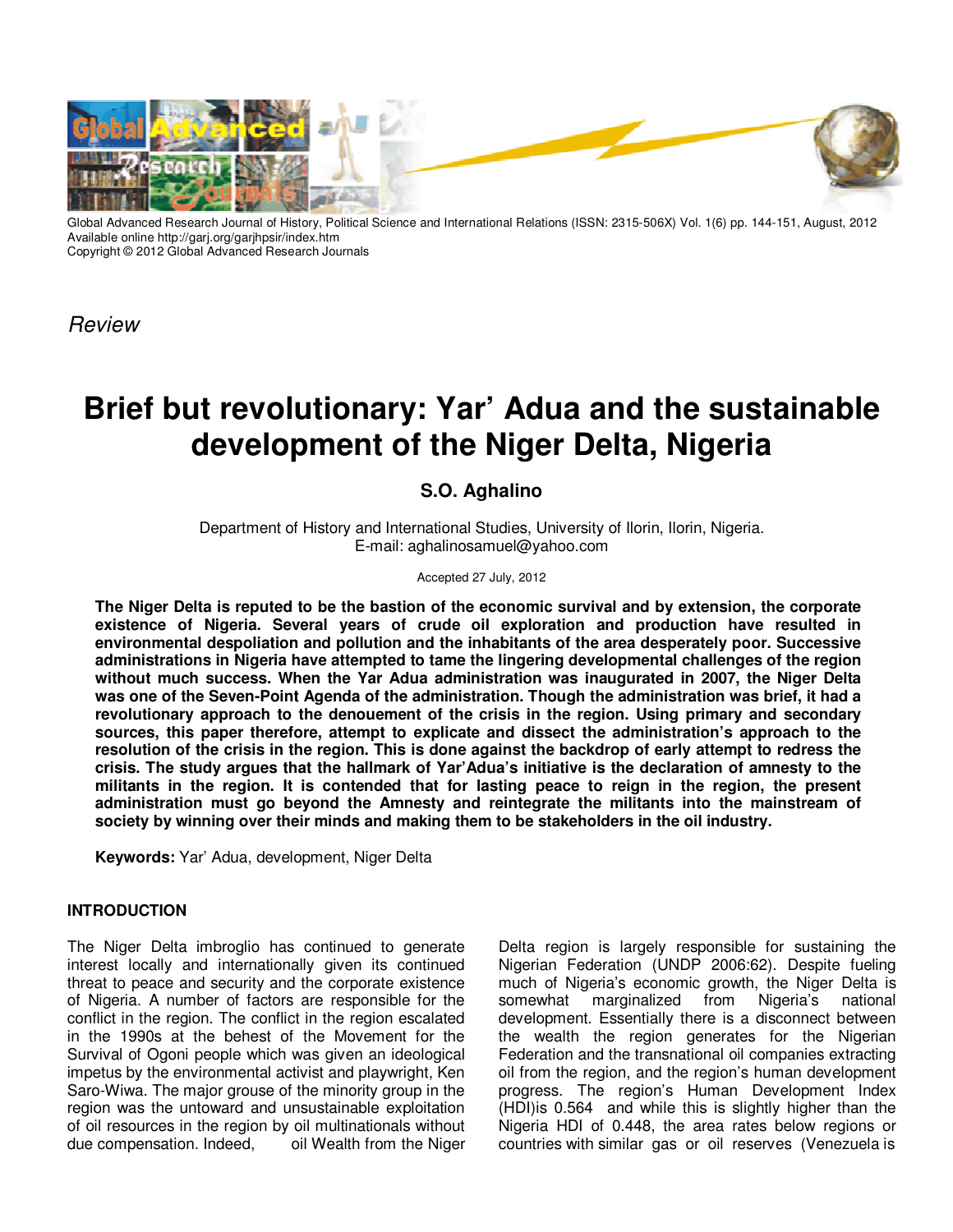0.772 and Indonesia is 0.697 (UNDP, 2000:15; Higgins 2009; Egwu 2008).Ethnic and political unrest has continued throughout the 1990s and persists up to 2007 despite the wave of democracy and the attempt by the Obasanjo administration to redress the crisis. The 2008 budget, the first by the Yar'adua admin, shows the extent of the nation's dependence on oil and its vulnerability to risks posed by the prolonged crisis in the Niger delta. Of the projected total revenue of N1, 986 trillion, 80 per cent is expected to come from oil. Nigeria is the  $6<sup>th</sup>$  exporter of oil within the OPEC and supplier of 12 per cent of the energy needs of the US(WANEP:1).The Niger Delta sitting on top of about 187 trillion cubic feet of gas and about 35.2 trillion barrels of oil reserves(Igbikiowubo 2010; Watts 2007).The conflict blamed on resource based injustice escalated sharply in the Feb. 2006 with the commencement of hostage taking along with attacks on oil installation as strategies to draw attention to the neglect of the host communities. This negatively affected socio economic activities in the region, leading to high level of insecurity, a disruption oil production activities and the evacuation of expatriates the main targets of hostage taking. There has also been a surge in criminal activities (kidnap for ransom) have blurred the lines between genuine protests and criminality.There is remarkable shift from cause to commerce. This had frustrated effort and intervention strategies and heightened the level of violence. In all of this, the conflict continues to escalate to bizarre levels, with local gangs shifting their targets and taking fellow indigenes especially children and elders hostage to settle political scores or simply for money. This was the gory situation Yar'Adua was confronted when he assumed office as the President of the federal republic of Nigeria on May 2007.That the president frontally engaged the crisis in the region as attested to by making it one of the seven point agenda of his administration is clearly because he felt that it would be difficult to jump start the economy without addressing the issue. This paper therefore, attempt to explicate and dissect the administration's approach to the resolution of the crisis in the region. This is done against the backdrop of early attempt to redress the crisis. The study argues that the hallmark of Yar'Adua's initiative is the declaration of amnesty to the militants in the region. It is contended that for the sustainable development and lasting peace to reign in the region, the present administration must go beyond the Amnesty and reintegrate the militants into the mainstream of society by winning over their minds and making them to be stakeholders in the oil industry.

### **Developmental Initiatives in the Niger Delta up to 2006**

Scholars have devoted much attention to efforts at the denouement of the Niger Delta conflict before the Yar'Adua years(see among others, Ikporukpo,1981, Naanen, 1995 ;Osaghae, 1997;Ikelegbe, 2001; Oronto, Von Kemedi, Okonta and Watts, 2004; Aghalino2004;Ikelegbe, 2005;Aghalino, 2009).It may not be expedient for us to spill much ink here. Suffices however that successive Nigerian governments right from the colonial period have approached the issue of the Niger Delta from three pedestals. For one, there is the institutional approach (Aghalino, 2001, Akinyele 1998).There is also the legislative approach which entails making laws to address the imbroglio and the stick approach aimed at putting recalcitrant trouble makers at bay by using the military to quell insurgents. In concrete terms, the problem of the Niger Delta and its peculiar terrain engaged the attention of the colonial state as this necessitated the setting up of the Sir Henry Willink's Commission to recommend the best strategy for the development of a region that boasts of , perhaps, the most difficult terrain in Africa(Aghalino 2009).When it turned in its report in 1958,it recommended that the Niger Delta deserved special attention and should be made a special area for development .Based on the commission's report, the federal government established the Niger Delta Development Board, (NDDB) in 1960 to cater for the unique developmental need of the area (Ikporukpo 1981;119-129; Federal Republic of Nigeria,2006:Making a Difference….NDDC)

The Niger Delta Development Board was at best moribund and did not achieve the lofty objective for which it was established (Aghalino 2004: 119-120;Daily Independent ,Friday, December 24,2007:B4).it was probably the failure of the NDDB that facilitated the establishment of the Niger Delta River Basin Authority, along with the other Basin Authority through decree No.37 of 1976. It was because of the clear manifestation of potential threat to national security by anti-oil protest that some serious attention was paid to the Niger Delta question. In 1996, the 1.5 percent fund was put in place under the allocation of revenue (federation account). To disburse this fund a committee was set up (Oil Mineral Producing Areas Developing Fund Committee). The committee could not do much because its activities were halted by a supreme court judgment (OMPADEC Quarterly Report, vol. 1, No., 1<sup>st</sup> October, 1993). More importantly, the money set aside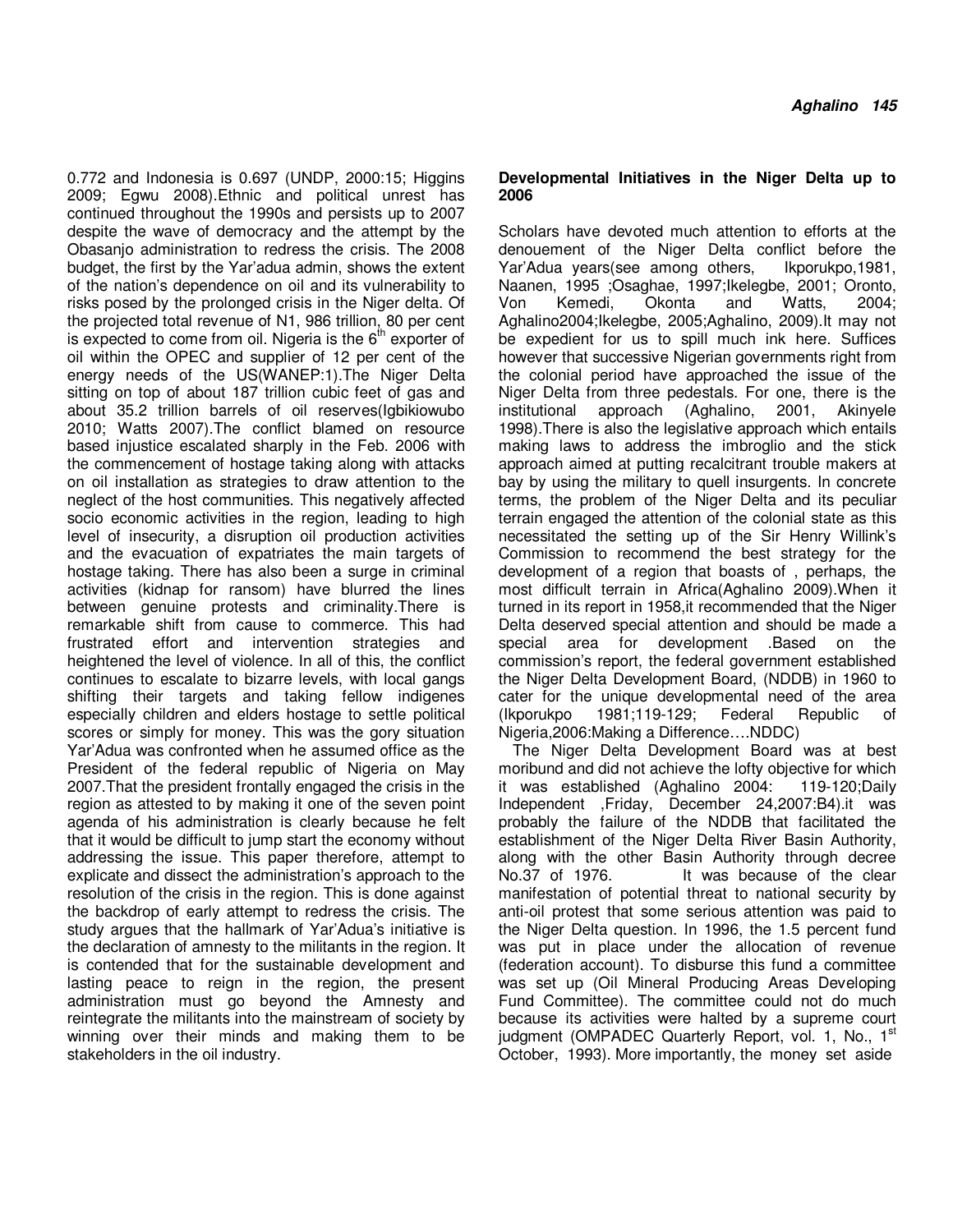for the committee was forwarded to the state capitals and never got to the affected oil producing communities.

What seems to be the boldest attempt of tackling the Niger Delta crises was the establishment of the Oil Mineral Producing Areas Development commission (OMPADEC).The OMPADEC was establish through decree No.23 of 19<sup>th</sup> July 1992 (OMPADEC Decree of Noo.23,1992.This decree raise the limit of derivation fund to 3 percent of the federation account. Section 11 of the decree which set out its objective empowered the commission among other things to; receive and administer the monthly sums from the allocation of the federation account in accordance with confirm ratio of oil production in each state for the rehabilitation and development of oil mineral producing areas. In the face of copious corruption and mismanagement of funds, the federal government instituted an investigation into its activities. The sordid findings probably led to its liquidation.

In fairness to President Obasanjo, the Niger Delta problem featured prominently in his inaugural speech on May 29, 1999. When he took the oath of office in May 1999, President Obasanjo was quite cognizant of the festering crisis in the Niger Delta region. This is attested to in his speech when he promised to forward a bill within weeks of the inception of the administration to the national assembly, for a law providing for 13 percent derivation to be paid to the oil producing states of the Niger Delta to be used for ecological rehabilitation, infrastructural and other developments. In 2000, the President implemented the 13 percent derivation as enshrined in the 1999 Constitution. In what seemed to be a major frontal attack on the festering Niger Delta problem, the Federal Government under Chief Olusegun Obasanjo initiated a bill to the National Assembly on the development of the Niger Delta. The National Assembly in accordance with section 58 (a) and 5 of the 1999 Constitution subsequently passed the bill establishing the Niger Delta Development Commission (NDDC), after the president refused to assent to the bill.. Indeed, the NDDC is charged with a clear mission: 'to facilitate the rapid, even and sustainable development of the Niger Delta into a region that is economically prosperous, socially stable, ecologically regenerative and politically peaceful' (Federal Republic of Nigeria 2000.Niger Delta Development Commission Act, 2000). Possibly to guard against the weakness of the OMPADEC, the Niger Delta Development Commission Act provides for special bodies to supervise the activities of the Commission in order to avoid waste and corruption. The Commission's responsibility for the sustainable development of the area confers on it, the onerous task of mobilizing resources, effort and initiatives to ensure effective coordination, and coherence. Since inception the Niger Delta Development Commission, it has embarked on systematic efforts to put in place enduring institutions and operational mechanisms which will consolidate its take-off, in order to prevent the mistakes of the past. A pointer to the failure of the Niger Delta Development Commission could be seen in the caustic remark about the Niger Delta in 2006 Human Development Report by the United Nations Development Programme (UNDP) when it noted that "the Niger Delta is a region suffering from administrative neglect, crumbling social infrastructure and service, high unemployment, social deprivation, abject poverty, filth, squalor, and endemic conflict" (UNDP 2006)

The Obasanjo administration in some rare instances waved the olive branch to the agitators in the Niger Delta. This was done by putting in place a number of committees to keep the peace in the region..It is difficult to assess the achievements of the plethora of committees aimed at tackling the restiveness in the region. What perhaps is not in doubt is that intentions by government are not in short supply. The multiple knee-jerk responses and proliferation of committees is a pointer to the fact that the government is yet to get its bearing right in taming the crisis in the region. Nevertheless, it may not be out of place to posit that the fire-brigade responses of the government so far to the issues in contention in the region is a manifestation of the little premium place on the region despite its economic importance to Nigeria (Aghalino 2008)

At the twilight of the Obasanjo administration, he initiated the Council for the Social Economic Development of the Niger Delta. The Council, which was likened to the United States of America's post World War 11 Marshall Plan for Europe entails several far reaching measures and is reportedly valued at over N20 trillion, most of which will come from the oil industry ( International Crisis Group 2006). The programme, it is envisaged, will also create some 20, 000 new jobs for the locals. Another facet of the plan is the pledge by President Obasanjo to flag off the N230 billion (\$1.75 billion) highway- the long abandoned East-West road; the dredging of the River Niger; upgrading of the Petroleum Training Institute, (PTI), Effurun, Warri to a degree-awarding institution; establishment of a Federal Polytechnic in Bayelsa State by September 2006; rural electrification of 396 communities; water supply for over 600 communities, and appointment of an officer in the office of the Secretary to the Government of the Federation to coordinate the various intervention programmes by all tiers of government and those of the oil companies and development partners.

The nuts and bolts of the Council initiative span nine core areas. It calls for addressing employment generation, transport, education, health, telecom, environment, agriculture, power and water resources. Of these, the employment component is the most critical and strategic since it puts money directly into the hands of the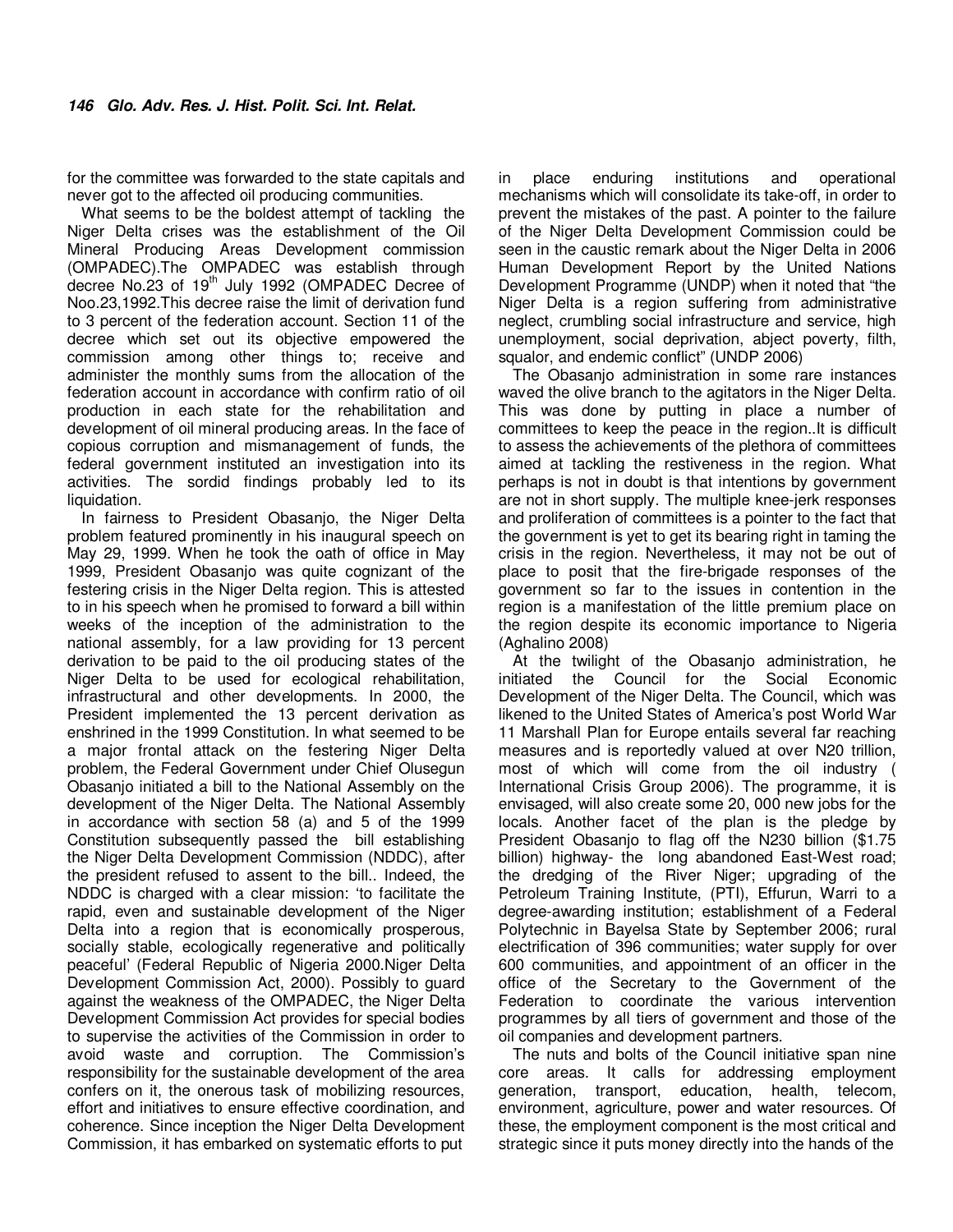people. The plan also initiated a process by which the Nigerian military will absorb some 500 men and women from the region, up to the mandated 1,000 persons as from May 2006.Though not spelt out, it seems the spread is aimed at absorbing elements from the cadre of the various ethnic militias

It is noteworthy that the leading militia group in the Niger Delta, the Movement for the Emancipation of the Niger Delta (MEND), rejected the initiative, thus leading one to suspect that the government took a quick approach without adequate consultation of all stakeholders concerned..It took almost seven years before President Obasanjo launched the promised "Comprehensive Development for the Niger Delta". When he launched the plan on March 27 2007, two months to the end of his 8 -years rule, because of its timing or its doubtful motive, or both, the Niger Delta Regional Master Plan recently launched by the outgoing President Olusegun Obasanjo did not attract the expected enthusiasm both from its target beneficiaries and their compatriots in other parts of the countr*y*. It would appear that, increasingly, it became clear that Obasanjo administration in its untidy succession plan could not but include the South- South in its calculations if he was to bequeath a Nigeria that would be minimally governable (Amuta 2008). This must have influenced the choice of His Excellency, Dr. Goodluck Jonathan , the then governor of Bayelsa state, an Ijaw as the vice presidential running mate of Umar Yar' Adua in the ticket of the People's Democratic Party during the 2007 elections.

The evidence available suggests that the Federal Government does not favor dialogue in this matter although government agents feign preference for dialogue and peaceful resolution of the impasse. It is worth reiterating that the stick approach of the government to the resolution of the Niger Delta crisis has merely escalated the issue..The invasion of Odi was ostensibly to teach a 'lesson' to the residents of the town, and serve to as a warning to other militant communities in the area. In that expedition, more than 2,000 people were killed, many more injured and unquantifiable resources destroyed. The destruction of Odi by the Nigerian government, elected only in May 1999, is not only symptomatic of the crisis that has gripped the country's oil rich Niger Delta since the late eighties, it also a clear indication that the brutality and heavy handedness with which previous regimes dealt with legitimate political dissention is still very much a feature of governance in the crisis-ridden nation (CDD.Org/resources/workingpapers/niger\_delta\_eng.ht).

A manifest consequence of the violent response of the state security agencies to the crisis in the region is the militarization of the region. The Navy has guarded oil installations and escorted oil shipment since the 1990s.The Joint Task Force in the Niger Delta, Operation

Restore Hope has well over 4000 military personnel deployed to the Niger Delta(Ikelegbe 2005) .There have been crack down on the militia, piracy, oil bunkerers and illegal arms in the region. This has involved as stated earlier massive military operations, combing the creeks and condoning off and searching riverine communities that house pirates and militants (Omonibi 2004; Lawal 2004). By 2006, the region ould be likened to a keg of gunpowder or ticking time bomb.

#### **Yar' Adua's Administration and the Sustainable Development of the Niger Delta**

The Yar'Adua administration assumed office in May 2007 and this offered fresh initiatives for the resolution of the Niger Delta crisis. It should be recalled that by 1998, there was a worst case scenario as epitomized by 92 attacks on the oil industry which resulted in the fall of crude oil exports down to 1.6 million barrels per day. As noted by International Crisis Group, Shell was most affected by the militants attack on oil installations and confrontation with military. The country lost at least \$23.7 billion to oil theft, sabotage and shut in production in the first nine months of 1998 and about 1,000 people were killed within the same period(Report of the Technical Committee on the Niger Delta, Vol.1, Nov. 2008:9).By March 2009, production from its offshore business had plunged to 300,000 bpd down from one million before the crisis in the region in 2004.The attack on Bonga, a 43.6 billion floating, production, storage and offloading vessel and deep water subsea facility 120 km off the coast and the attack on Atlas Cove woke the government to the freighting dimension of the crisis . As the crisis has deepened, so also have crime and lawlessness. Statistics compiled by the International Maritime Bureau for 2008 show 40 reported incidents on piracy in the Delta including 27 vessels boarded, five hijackings, 39 crew members kidnapped(Crisis Group:5).This situation threatened to place Nigerian waters second only to Somalia as the world's most dangerous. The 21<sup>st</sup> January 2009 incident in which gunmen attacked the M.T. Meredith, a tanker carrying 4,000 tons of diesel fuel, was one of the most daring acts to date. The Bonga attack coupled with this suggests that pirates ' have an increasing ocean going ability to threaten maritime energy assets'(Nincic, 2009).To Yar'Adua, this deplorable situation was unacceptable and he elected to take certain confidence building measures to tame the Niger Delta monster. This thinking as it were was aimed at involving the insurgent groups in a dialogue with constituted authority. The main purpose for seeking this accommodation with insurgents is effectively economic rather than political because the impact of continued instability and conflict in that region on the rest of the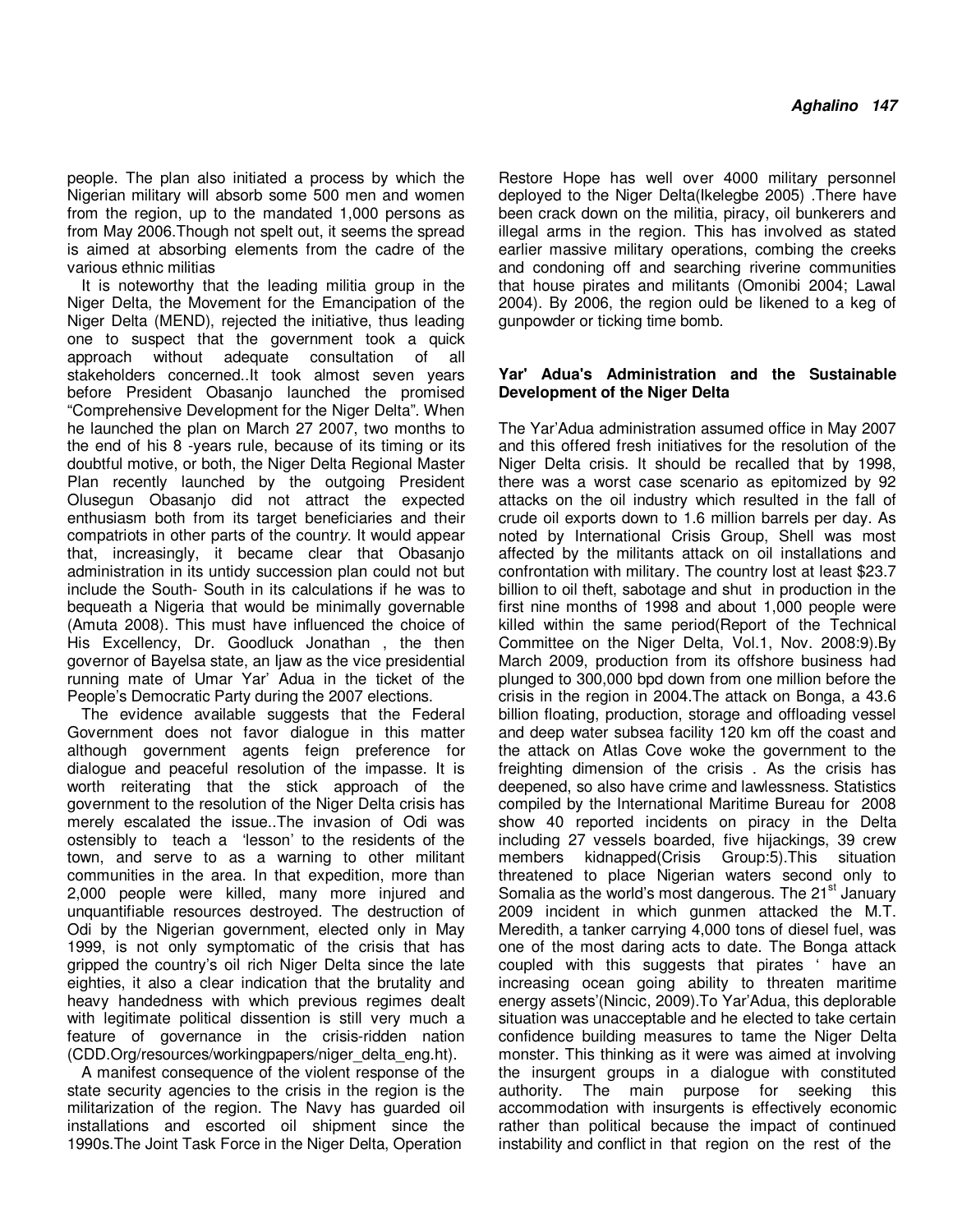nation was becoming searing. As noted by WANEP (2008), the creation of the Peace and Conflict Resolution Committee which mediated in peace agreements with militants in core states of the Niger delta in December 2007, a visit to the creeks by members of the Senate and a huge budget allocation to the region in 2009 are some of the confidence building measures(WANEP 2008:1). It must be added also that the release of Asari Dokubo, the leader of the Niger Delta Volunteers Force and the Governor General of the Ijaw, the then Governor of Bayelsa state, DSP Alamiyesegha were aimed at responding to some of the conditions set down by the militants (Thisday, Nov.12, 2007:17). The Yar'Adua administration donated 10 speed boats to some of the militants groups that participated in the signing of the peace agreement by Bayelsa chapter of the Niger Delta Conflict Resolution Committee in December 2007. These boats were meant to be used for surveillance and monitoring of activities of criminals in the waterways. It is believed that making the militants part of the efforts to secure the Niger Delta waterways would ensure effectiveness as they understand the terrain better (WANEP, 2008). One other way the administration tackled the restiveness is to constructively engage the militants. In this direction, there was the desire by government to persuade the militants to form and register private companies that would be hired to provide security for pipelines and other oil industry facilities (Lewu and Salem, 2008).Although this initiative was heavily criticized, the government was convinced that the use of militants as pipeline guards will put an end to armed conflict and provide jobs for the people.

Other than the above, the administration established the ministry of Niger Delta .The ministry created in September 2008 had a twin mandate focusing on infrastructure and youth empowerment (Taiwo, 2008).Indeed the ministry possesses a great potential in assisting to address the developmental problem in the area. However, for this to be achieved, it is imperative that the ministry be well funded. The allocation of a paltry sum of money to the ministry in the 2009 budget does not portray the government as serious in using the ministry as a purveyor of development in the power (Obiyan, 2009:268).

If history is anything to go by, there is nothing to suggest that the newly created ministry would perform any wonders as anticipated by the government. In fact, as they say in the development circle, there is just no verifiable indicator around to depute that the ministerial mechanism would work. This is so because the bureaucracy in Nigeria has never been an engine of growth and national development in Nigeria especially following the advent of the military in Nigeria government and politics in 1966. Instead, it has been a study in gross inefficiency, waste, graft, and national stagnation. Given

this, 'making of a ministry as mechanization to addressing the long drawn developmental challenges of the region, at the risk of sounding monotonous, is a voyage of fantancy' (Nwokoma 2010).The creation of the ministry was received with mixed feelings. While some viewed it as welcome development, others expressed their reservation over the duplication of institutions (Crisis Group:10; Kogbara 2008).

What is the guarantee that the newly created ministry would now perform the magic which the NDDC, could not do perform till date having been hamstrung by the twin factors of poor management and funding?

One of the first steps he took in order to found a lasting solution to the problem was the setting up of the Technical Committee on Niger Delta headed by Ledum Mitee in September 2008. The committee, made up of 45 wise men and women with sound knowledge of the terrain of the region. The Niger Delta Technical Committee was to collate past reports on the Niger Delta issue and advice the federal government the way forward. According to the guidelines, the task ahead of the committee would not attract new research, field trips or lengthy debates but the bulk of the information would be found in existing commission reports, suggestions, recommendations and position papers(See the Report of the Technical Committee on the Niger Delta, vol 1, November 2009:11). At its meeting the committee elected former president of MOSOP, Mr. Ledun Mitee, as its chairman, while Nkoyo Toyo was elected as secretary. The committee publicized its Terms of Reference and consulted national and international experts and various important sources. The committee assembled and reviewed over 400 reports, memorandum and other documents from local, national and international stakeholders. Based on its analysis of these reports, it presented its report in three parts comprising compact with stakeholders in the Niger delta, the second part laid broad themes and roles for stakeholders in a regional transformation agenda and the third part recommended that the federal government create institution and mechanisms to implement the compact and other medium term processes9Report on the Technical Committee on the Niger Dela..:52-62). The high point of the report is the recommendation of amnesty for militants within a comprehensive demobilization, disarmament and rehabilitation programme(Adeyemo and Adeyemi 2010).

Prior to the establishment of the committee, government had set up a steering committee of the Niger Delta summit and appointed Prof. Ibrahim Gambari, UN Undersecretary as chairman. Gambari's appointment was, however met with stiff opposition from the Niger Delta leaders who accused him of expressing anti-Niger Delta views during the late Sanni Abacha regime (Daily Trust, 18 July 2008). Gambari eventually offered to step aside from the summit, saying that he had become the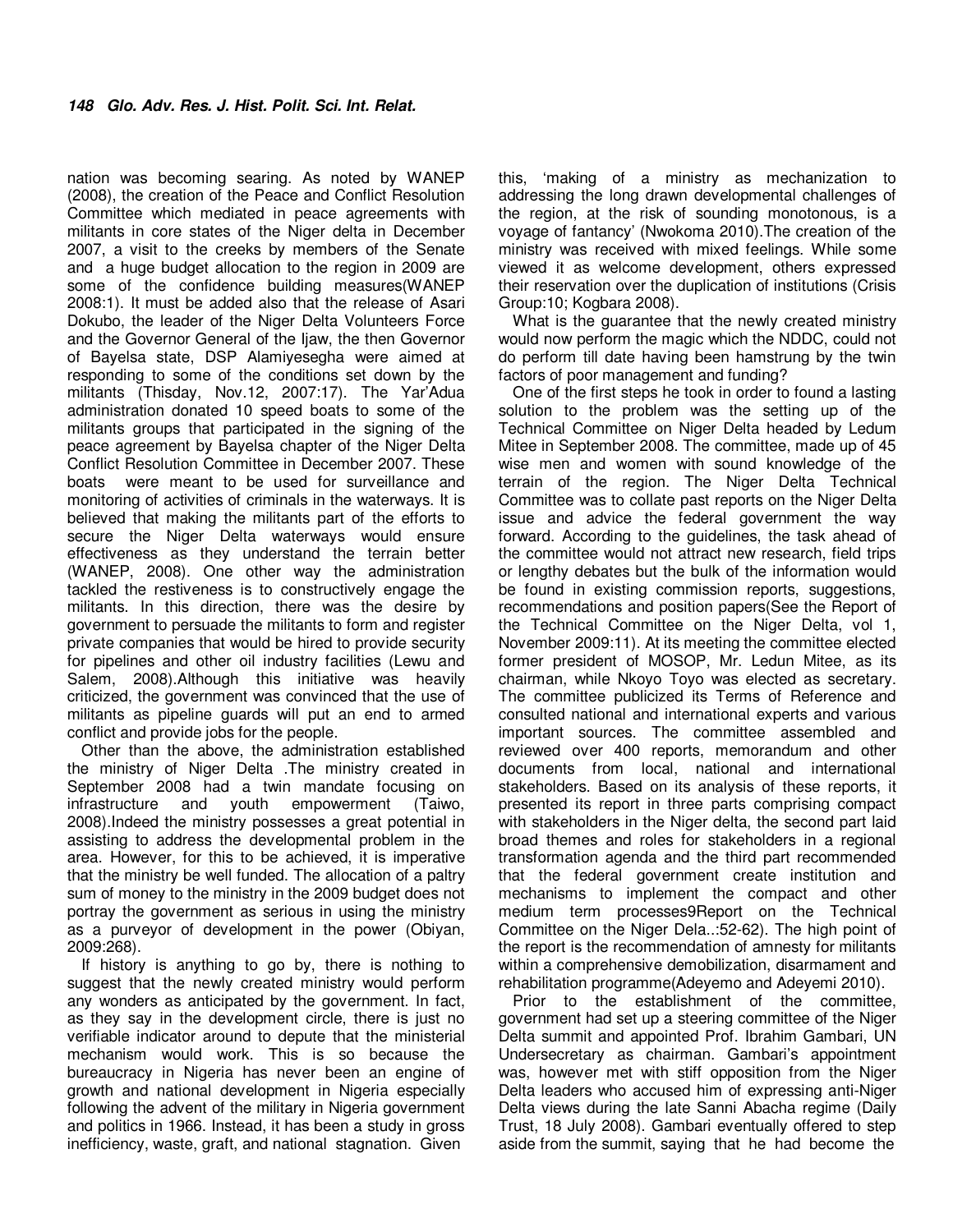issue as opposed to the issues the summit was to address.

Government even changed the nomenclature to dialogue as some people in the Niger Delta were, opposed to the idea; expressing reservations that it was going to be a jamboree (Punch, 6 July 2008).

MEND rejected the government's 45-man peace committee saying it is orchestrated and lacks integrity". MEND while dismissing the composition of the 45-men committee described it as "the appetizer on the menu of another banquet of deceit orchestrated by insincere government to give it a semblance of integrity". The group believed that peace in the Niger Delta would be determined from the mangrove creeks and not from airconditioned rooms in Abuja. It described the exercise as putting cart before the horse.

MEND also gave conditions for it to embrace dialogue saying that it will only listen to anyone if its detained leader, Henry Okah, is released. The rejection of the committee by MEND was further corroborated by the leader of the Niger Delta Youth Peace Movement, Siloko Siasa who claimed that the exclusion of youths from the committee makes nonsense of the whole effort and proves that the nation has not learnt anything yet.

Outside the Niger Delta, the Federal Government's gesture has also been criticized. Lagos lawyer, Mr. Festus Keyamo, expressed reservations about government intentions. According to him, government move was more of a diversionary tactic, aimed at getting the people to believe that something positive was in the offing. The TMG also expressed its misgiving over the creation of a ministry of Niger Delta, recalling government's legendary record of stalling its own efforts. To the TMG the creation of the Ministry is a jamboree. The organization said the problem of the niger delta goes beyond the creation of a ministry, as it believe that the existence of the NDDC had done little to douse the tension in the region. Action Aids's Country Director, Dr. Otive Igbuzor, who observed that previous efforts had made good policy prescriptions for the development of the Niger Delta, without achieving much, called for the immediate drawing up of a marshal plan for the transformation of the area. Many also believe that despite the criticisms that trailed the creation of the ministry, the Yar'Adua administration by bringing into reality a ministry to cater for the long neglected region, has taken what could amount to a giant leap for his administration and the country, if properly executed.

What appeared to a revolutionary approach to bringing peace to the Niger Delta was the creation of the amnesty programme by the Yar'Adua's administration. To give bite to this, on June 25, the president granted amnesty to the militant with effect from August 6 and gave them 60 days within which to surrender their arms and renounce militancy. In his Independence speech President

Yar'Adua stated that 'with a view to engendering lasting peace in the area, we proclaimed a general amnesty and granted unconditional pardon to all those who had taken up arms as a way of drawing attention to the plight of the people of the Niger Delta'.He went further to state that ' on this day and in the spirit of rededication, we renew our commitment to confronting the challenges of critical infrastructure in the Niger Delta, food security, security of lives and properties, human capital development, land tenure and wealth creation'(The Guardian, October 2 2009).The programme required the militants to surrender their weapons and in return, they would receive a presidential pardon, education, training and access to a rehabilitation programme.By the expiration of the October 4, deadline which the federal government gave the militants to disarm, virtually all the key militants had embrace the amnesty deal(Ajaero 2009).In all ,8,299 militants registered with Presidential Implementation Committee from seven states out of the nine states of the Niger Delta. Most arms came from Bayelsa which had 130,877, Rivers, 82,406 and Delta 52,958(Eregha, 2009).

It was his own way of stooping to conquer a complex problem that defied all previous solutions. In working towards this Yar'Adua has shown a willingness to both react with firmness and also offer compromises whenever possible. He sanctioned certain actions and appointments that indicate that he is ready to try anything in the effort to reduce the endemic instability that he inherited in the Niger Delta. The speed with which he confronted the various attempts to undermine his resolution to grant full amnesty to the insurgents is remarkable (Egwemi 2010). Those to whom he has offered the amnesty many of whom may even be common criminals, have been allowed extraordinary leeway to criticize the offer as long as they are acknowledged to be among those whose cessation of violence will bring peace to the Niger Delta(Barret,). As a continuation of the confidence building measure, the president held meeting with the ex-militant at the Banquet Hall of the State House, Abuja. The key ex-militants including but not limited to Government Ekpemukpolo,(Tompolo), Ateke Tom Boyloaf and Farah Dagogo,and officials of the Ministry of the Niger Delta. The meeting provided the opportunity for the president to hear first hand from the ex-militants some of the reasons that forced them to resort to militancy. It must be noted that so far, the amnesty has paid off as it has turn out to ' be the magic wand that may put an end to militancy in the region' (Ajaero 2009),in spite of the dissenting voices to the amnesty programme. While the amnesty has been described as curious because there is neither a negotiated settlement in the Niger Delta nor a victor's benevolence of any kind(Adeyemo and Adeyemi 2010). The Ijaw Foundation claimed that the amnesty programme was not a genuine effort to achieve peace in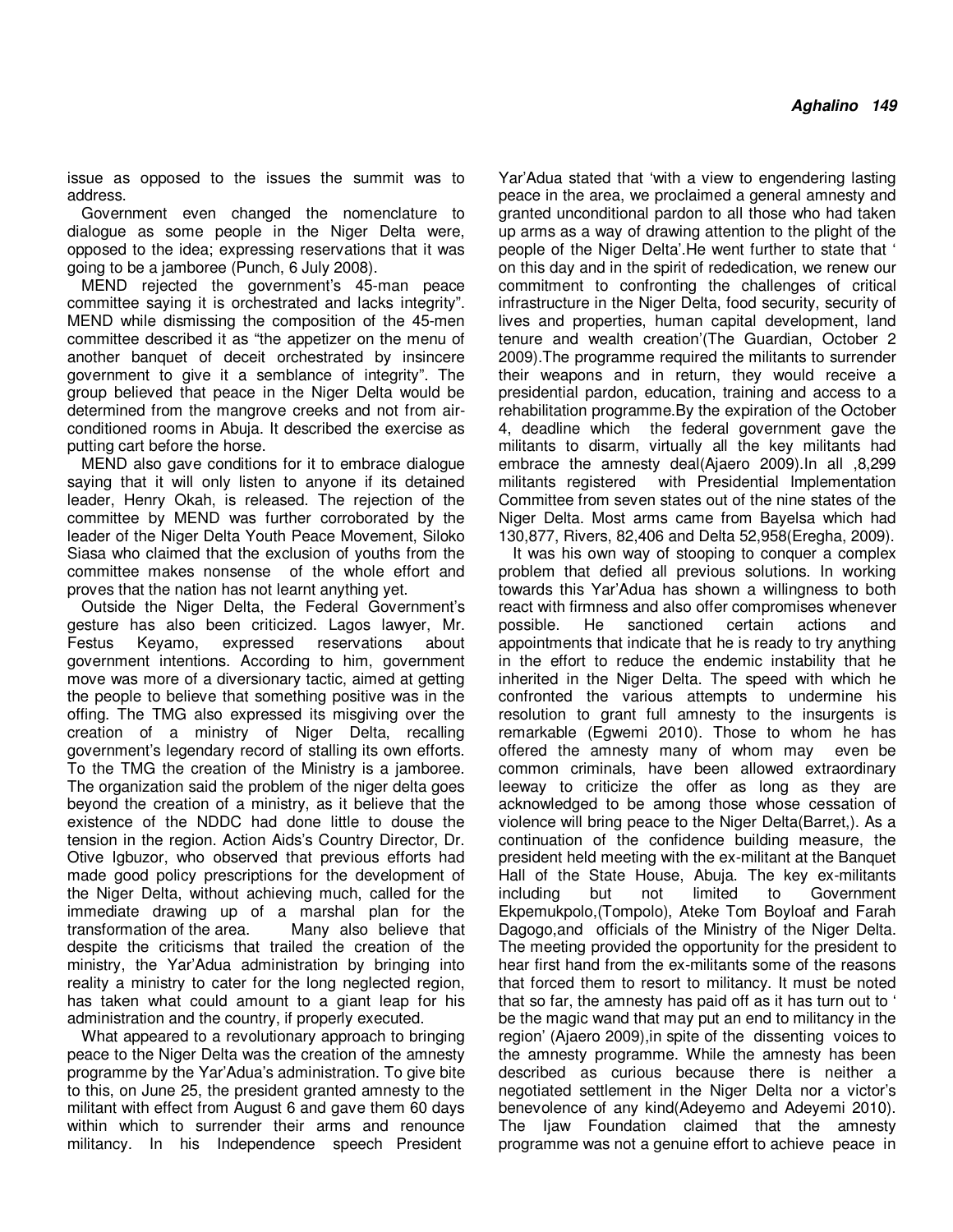the Nigetr Delta because it deliberately fails to address the fundamental causes and issues of the conflict (http://www.pointblanknews.com/os2214.html). The position of the Ijaw Foundation is laughable because there is the tendency to equate the Niger Delta crisis to Ijaw crisis. Nevertheless, there are strong indications that the amnesty deal is paying off as demonstrated in the increase in the oil production output of Nigeria and the reduction in illegal bunkering and other untoward crime in the region. (www.nigeriancuriosity.com/2009/09/nigerdelta-amnesty-dividends.html.Retrived on 8/24/2010).

To demonstrate his commitment towards building a new Niger Delta where justice and fair play would reign, Yar'Adua outlined his blue print for the development of the region in the post amnesty phase. The Federal Exeutive Council, approved about N200 billion for the construction of roads, bridges, hospitals and schools targeted at accelerating the pace of development in the region. Among the projects approved is the establishment of Federal Polytechnic of oil and gas in Bayelsa State and 44 other projects for infrastructural development in the Niger Delta. The policy would cost N14.88 billion and will be completed within 104 weeks. There was also the proposal to upgrade facilities at the Petroleum Training Institute, PTI, Effurun to the tune of N5.727 billion within 72 weeks. In terms of infrastructural development the federal government earmarked N177.133 billion for 44 major contracts which would be executed the NDDC. This would entail the implementation of the Niger Delta Master Plan through the fast tracking of projects like the on-going east-west highway, the construction of the Atlantic coastal highway and the construction of the eastwest rail line running through Calabar-Uyo-Port Harcourt-Yenagoa-Warri-Benin-Lagos (Ajaero 2009).In its determination to nip in the bud once and for all the intractable problem of the Niger delta, the president proposed making the people in the oil bearing enclave part owners of the oil industry. The idea is to make them have 10 per cent equity in the existing joint venture operations to assuage the oil producing communities. We note however that some of the policies enunciated are already being implemented. The construction of the East-West road and the engineering design of the coastal road are in the front burner. The federal university of petroleum resources in Warri is in full swing as well as the Polytechnic of oil and gas in Bayelsa state. Training programme for the rehabilitation of the ex-militants is ongoing.

We must note however, just the Obasanjo administration, Yar'Adua was also willing to wield the big stick to flog recalcitrant militants into line, in November 25, 2008, the government set up a special force on security in the maritime sector, and it also boosted the resources of the Joint Task Force. The Inter-Agency

Maritime Security Task Force on Acts of Illegality in Nigeria's Territorial Waters, is to identify all illegal activities and security breaches in the coastal waters and<br>recommend immediate remedial actions(Crisis immediate remedial actions(Crisis Group:12).In May 2000, the Federal Government launched a full scale military offensive against the militants in the creeks. The attack on Gbaramatu by the Joint Task Force: Operation Restore Hope viciously decimated the community as fighter jets, warships, naval gunboats, grenades artillery and bombs were unleashed on the people of the community.(http://www.pointblanknews.com/os2214.html. Retried on 11/16/2010).The bombardment of this community was consequent upon the kidnapping of some people in the region. This resulted in heavy casualty in the camp of the military and the militants (The Nation, May 21, 2009).It is significant to stress that the military approach was not the driving force of the Yar'Adua' administration as this was sparingly used. The amnesty programme was a master stroke as hardly any genuine incentive for the militants to remain in creeks. The pocket of the renegade group of MEND is virtually without sympathy as wind has been taken from their sail. The untimely death of President Yar'Adua almost stalled the seamless handling of policies of the administration toward the Niger Delta; but Jonathan's ascension to the Presidency as acting president and subsequently president seem to have added life to taming the Niger Delta monster. The point of departure is that, while the amnesty programme is on-going, there is compelling need to adequately integrate ex-militants into the mainstream of the oil industry in order to give them a sense of belonging.

### **CONCLUSION**

There is balance of evidence to suggest that though Yar'Adua administration was brief, it had a revolutionary impact in the denouement and resolution of the Niger Delta conflict and by extension, the sustainable development of the oil-bearing enclave. The point was made that the regime meant worst case scenario when it was inaugurated in 2007.A careful perusal of previous efforts to checkmate the crisis in the region failed due in part to lack of political will and vested interest. The commitment and sincerity of Yar'Adua which culminated in the granting of amnesty to the militant was a master stroke as this naturally allowed other developmental initiatives of the administration to fall on fertile soil. The death of the president after a protracted illness almost created vacuum in the pursuit of the peace process in the Niger Delta region of Nigeria.